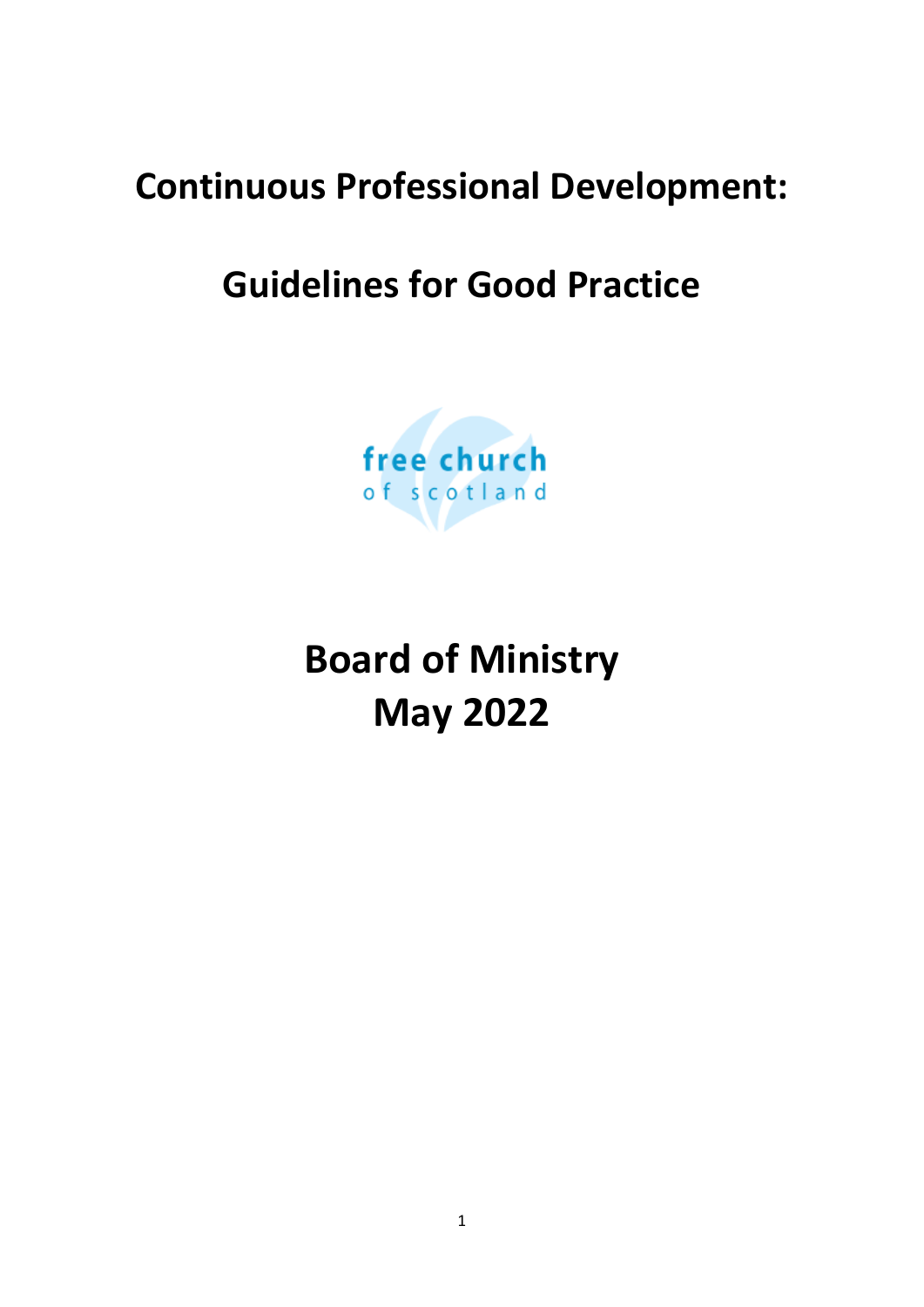# **Continuous Professional Development Guidelines for Good Practice**

In developing Continuous Professional Development (CPD) the Free Church of Scotland is seeking to ensure that all ministers pursue activities which will result in growth in their abilities as ministers of the gospel. The Board of Ministry are keen to fine tune previous CPD requirements and also to co-ordinate the categories of learning with those being used for ministers in training, and the In-Service training: Character (Christ-likeness) Conviction (theological and doctrinal), and Competence (preaching, pastoring and leadership). Added to these will also a category for training in contemporary thought and culture.

### **Provision**

The Board of Ministry will provide training opportunities, support local Presbyteries in providing training seminars, and make various recommendations. CPD is not to be regarded as a duty or a tick box exercise, but rather a privilege and a means of spiritual growth, refreshment, joy and challenge.

### **Website**

On the Board of Ministry page on the Free Church website, there will be a section devoted to Life Long Training, which will include In-Service material and CPD information, as well as a developing a resource page for the benefit of ministers.

## **CPD Provision**

Each year, CPD provision will be as follows:

- 1 In Service Training for a third of ministers (in person) with access to the teaching sessions made available to all ministers on the website page. (Based on Character, Convictions and Competence)
- 2 Two plenary sessions online organised by the Board of Ministry for all ministers focusing on developing professional/ministry competence.
- 3 Two Presbytery training sessions organised locally.
- 4 The following recommendations:
	- Books to read on devotional, theological and Contemporary thought or culture
	- Attendance at a conference, taking a study course or module every two years.

# **Accountability**

Accountability helps every minister to develop intentionality and focus in these areas, and enables them to set aside the time necessary for ongoing learning. It is helpful for the Board of Ministry to track the usefulness and implementation of CPD across the denomination as the body responsible for Lifelong training, and to ensure that ministers are being supported in this way. Moving forward, we will advise each minister to keep a record of CPD that they have engaged in during the course of a year, and by December of the same year, they discuss and review it with their Presbytery mentor, who in turn will send confirmation to the Board of Ministry (through the Presbytery Mentoring Co-ordinator) that their colleague has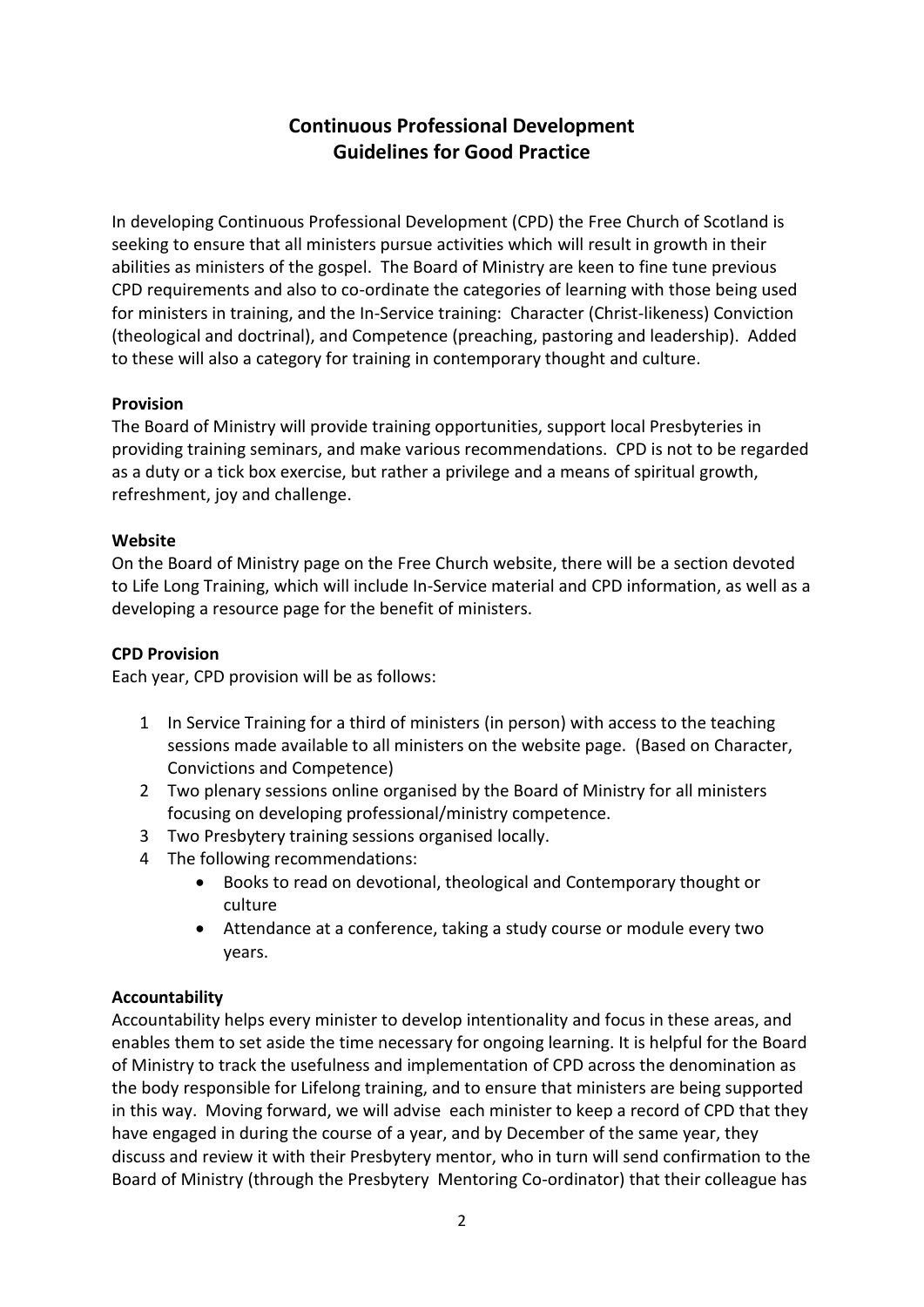undertaken appropriate CPD. (template form provided). This will also provide the Board of Ministry with an opportunity to receive feedback and suggested improvements from participants.

Ministers are advised to create personal CPD folder online to build their resource base, so that topics can be revisited, and learning can be reviewed and refreshed.

Presbyteries are duty bound to send a third of their ministers to In-Service Training and should make every effort to fulfil that requirement and also to encourage full attendance at the Plenary training sessions.

Each Presbytery should ensure that at least two of their meetings a year have a training aspect – and organise and run it in such a way that is most appropriate to their circumstances.

#### **Budget**

Ministers should be encouraged to agree a CPD budget with their Deacons' Court especially for In-Service Training or for a Conference or training course deemed beneficial.

#### **Resources**

There is no one location for ideas for CPD. Some websites are useful:

FIEC's training hub at <https://fiec.org.uk/resources>

Biblical Counselling UK at<https://www.biblicalcounselling.org.uk/>

Global Connections at<https://www.globalconnections.org.uk/>

Edinburgh Theological Seminary has many courses which would be ideal. Sharing through Facebook pages or in Presbytery will allow for a helpful exchange of ideas.